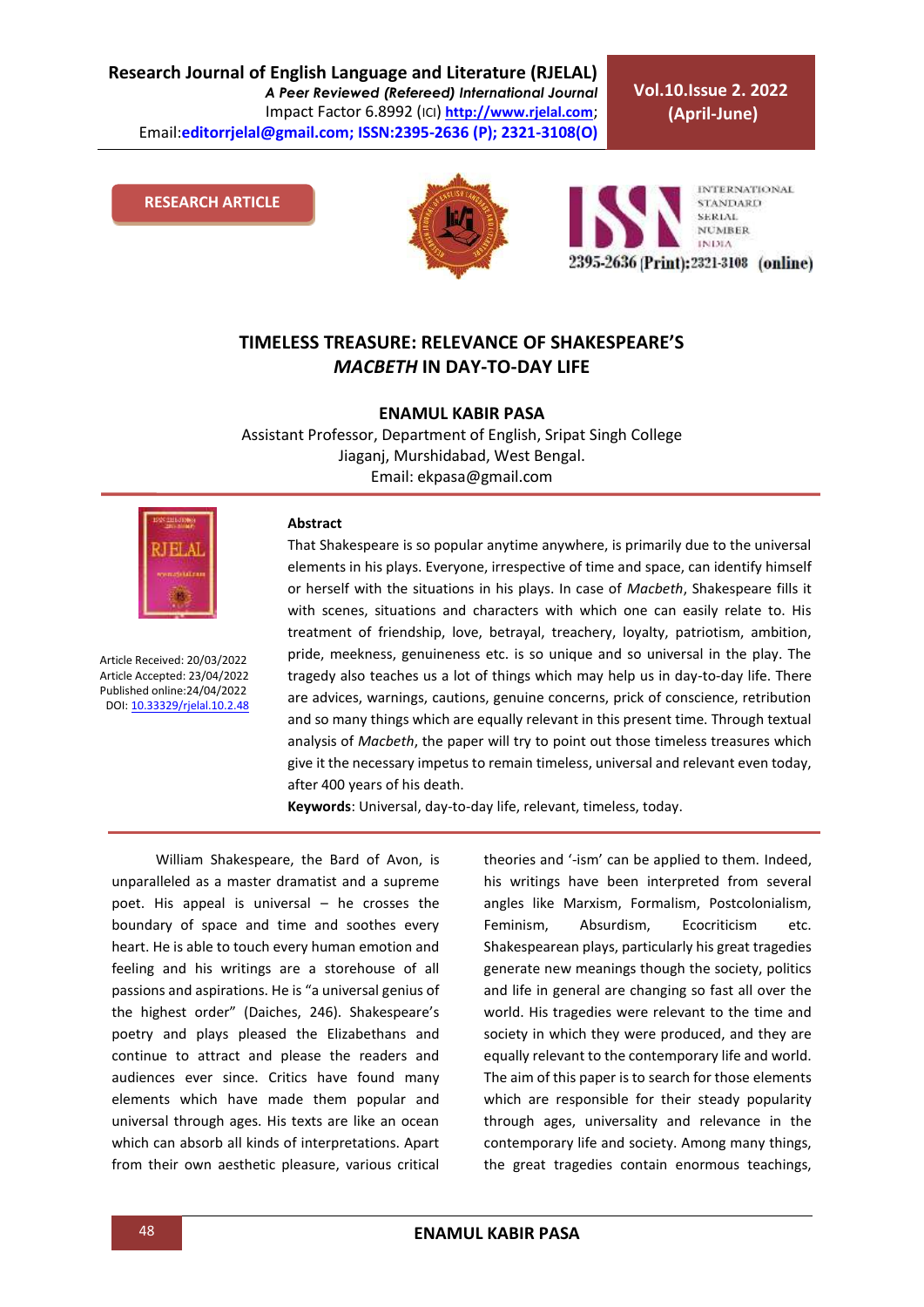human stories are told with an abundance of details and particulars, and his plays contain a wealth of such stories enacted simultaneously. The world he sees is of infinite variety, and he surpasses all other writers in the ability to paint it. He creates a wider range of human beings than any other writer, and catches all their different voices with endless dramatic resource" (Long, 5). Thus, Shakespeare represents human beings from all the strata of society. Apart from his famous heroes, heroines and villains, who are immortalized in his tragedies, there are many so called 'marginal' characters who also make themselves immortal through their brief appearance, a couple of scenes or sentences. Through the wonderful breadth of his tragedy, Shakespeare presents characters, dialogues, scenes and situations in such a manner that everyone can identify himself or herself to these all-over the world at any time.

preaching, common sayings, maxims, precepts, advices, warnings etc. which appeal to the kings and the clowns alike in all time. Everyone can identify

Shakespeare's human vision is essentially broad and all-encompassing. His tragic stage is big, eventful and populous. His representation of the

himself or herself in these.

We are in the age of democracy, and monarchy has almost become part of history. So, question may arise what is the relevance of studying Shakespearean plays which are full of royal characters? In the age of democracy, monarchy has lost its relevance and has practically become obsolete all over the world. But still Shakespeare is so popular in the contemporary world. Still his plays are read, staged and adapted in various forms in different countries. So, the reasons of their popularity are to be sought elsewhere. Simply they are popular as people find them to be appealing and relevant even today. Here lies the universality of Shakespeare. That is why Ben Jonson said, "He was not of an age but for all time!" (Jonson, 2).

Among the great tragedies of Shakespeare *Macbeth* occupies unique place. *Hamlet* has the popular fame, partly because it is full of 'quotations' and *Othello* arouses our pity very keenly. And *King Lear* may be regarded as more universal in its scope than these other tragedies. But *Macbeth* has the concentrated action and splendid poetry. In *Macbeth* Shakespeare, through brilliant artistry, presents the eternal questions of evil and suffering. And the perennial appeal of tragedy to the human mind lies in the manner of his presentation. Apart from the artistic form and marvellous poetry and presentation, *Macbeth* is so enriched with ordinary advices, common sayings and universal utterances which have the power to appeal to all. Sometimes they take shapes of passing comments, sometimes they appear to be warnings to us and often they are ironical and have deeper underlying meanings and implications. Indeed, they are the touchstones

**Vol.10.Issue 2. 2022 (April-June)**

through which we can have some glimpses of Shakespeare's greatness and universal vision. In fact, these ordinarily extraordinary statements are the hallmarks of Shakespearean great tragedies.

*Macbeth* is the shortest of Shakespeare's great tragedies. "It is the most vehement, the most concentrated, perhaps we may say the most tremendous, of the tragedies" (Bradley, 278). Undoubtedly, it is one of the most theatrically satisfying of all his plays. It has a dramatic impact which is accentuated by its striking visual and symbolic qualities. It is "swift and utterly single minded" (Long, 4). Audiences are struck by its compactness and the powerful and fierce pace it generates from the very beginning. And within this swift and condensed action the varied phenomena and manifold conditions of human life are vividly presented. Here, Shakespeare skillfully portrays the everyday processes of life. The characters, speeches and comments in the play prove that it is both of the Elizabethan age and for all time. We can identify and recognize ourselves with the characters in the play – their speeches, their thoughts and feelings. We feel and share with Macbeth and Lady Macbeth, we are moved by their actions and suffering. Not only the chief protagonists, we feel Lady Macduff's castigation of her husband, her fear, helplessness, isolation and motherly concern. We can also identify ourselves with Macduff's grief for the country and his "pretty chickens and their dam" (Shakespeare,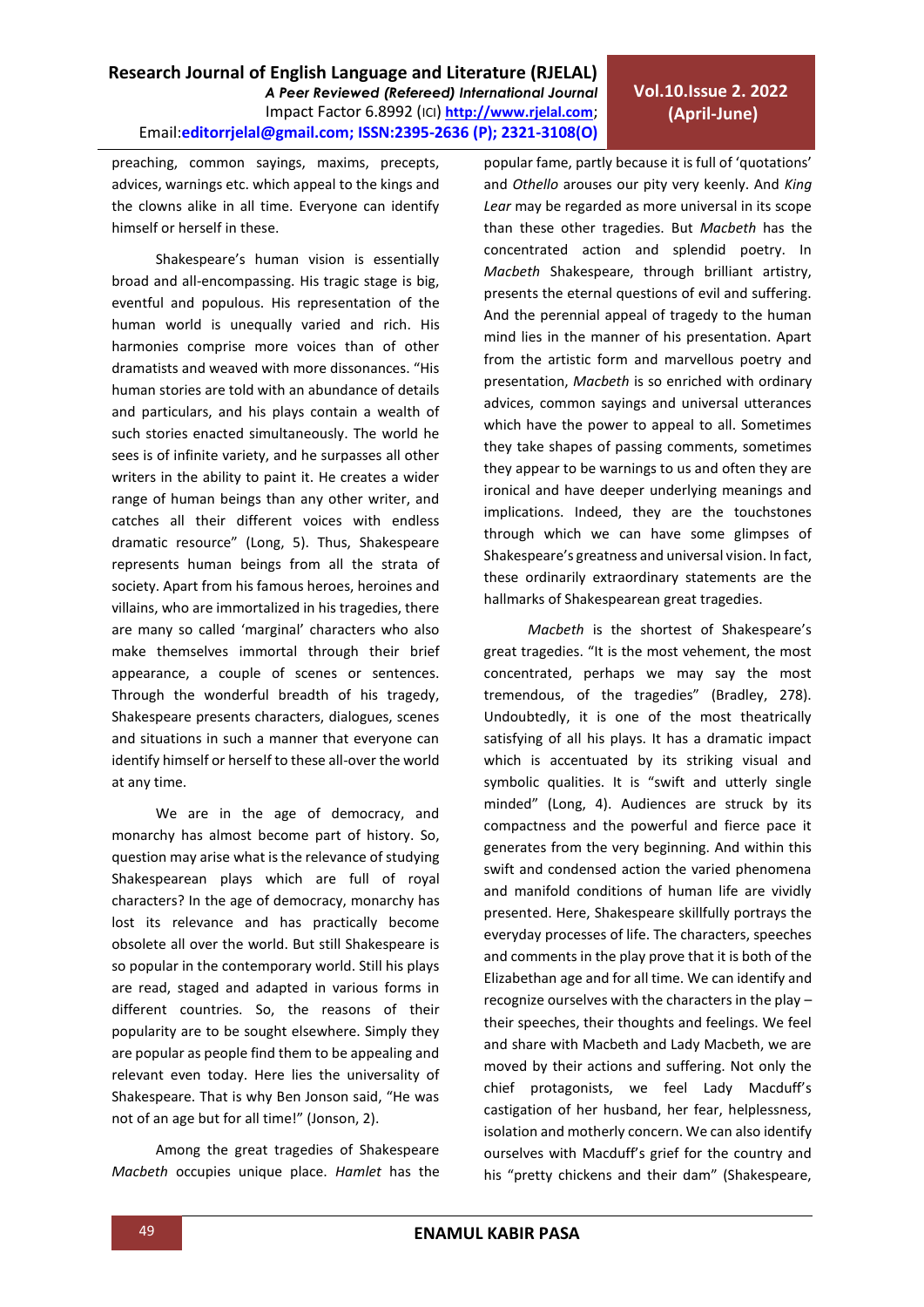181). In fact, all the characters in *Macbeth* do awaken in us some sorts of feelings through which we find affinity with them.

There are speeches, comments and observations in *Macbeth* which are universal in nature and true to all time everywhere. Many of these are very ordinary, yet pregnant with further meanings and implications. Some of them are in the manner of warnings from which we may learn lessons if we wish. Some others are useful advices which can guide us safely in our life's journey. The last two lines of the opening Scene of the tragedy, "Fair is foul, and foul is fair:/ Hover through the fog and filthy air" (Shakespeare, 96) sums up the spirit of the play. In the play's context this speech throws light on the nature of the witches – their perversion and different morality. Ironically, it also points to the heinous crime that Macbeth, the 'valiant cousin' and 'worthy gentleman' will do later. But this speech has a permanent and universal value. It has its relevance all time everywhere, especially today it is so difficult to distinguish between 'fair' and 'foul'. 'Foul' often takes the disguise of 'fair' and performs all the mischiefs and crimes in our society as seen daily everywhere in the world – be it New Delhi or New York. On the other hand, 'foul' may not actually be bad always. Thus, this speech of the witches is a very significant warning to all of us.

There is, of course, dramatic irony in Duncan's speech when he says, "There's no art/ To find the mind's construction in the face:/ He was a gentleman on whom I built/ An absolute trust" (Shakespeare, 108) and instantly Macbeth enters. But these lines sound so true even out of the context. It is, indeed, as we know very well, hard to trust a person based on his/her appearance. Apparently, a person may look to be a perfect gentleman, yet actually he/she may be dangerous or wicked. So, we should be very careful before fully trusting anybody, otherwise we may be deceived. Thus, what Duncan utters in the play is not limited to the Elizabethans in England, but is equally applicable to us today. Duncan does not learn from his mistakes, but we may, if only we be aware. This is the lesson we may learn. And when Lady Macbeth advises her husband "To beguile the time, / Look like the time; bear welcome in your eye, / Your hand, your tongue: look like the innocent flower, / But be the serpent under 't" (Shakespeare, 114), she confirms how evil can put on disguise.

Many a times we can identify ourselves with Macbeth. It seems that Shakespeare particularly focuses on Macbeth's vacillation before the murder of Duncan and on his thoughts just after the murder. These are the moments where people in general can recognize themselves. In the famous soliloquy Macbeth wishes "If it were done when 't is done, then 't were well: if the assassination/ Could trammel up the consequence, and catch/ With his surcease success; that but this blow/ Might be the be-all and the end-all here" (Shakespeare, 116), but knows very well "this even-handed justice/ Commends the ingredients of our poison'd chalice/ To our own lips" (Shakespeare, 116). And here Macbeth becomes an everyman figure – who wishes not to be punished for misdeeds but sadly realizes the actuality. Immediately after the murder Macbeth feels remorse and he recoils "I am afraid to think what I have done" (Shakespeare, 126). This is not the fear of the dead body, as Lady Macbeth thinks to be. It is certainly the prick of conscience for murdering Duncan who was in his castle "in double trust" (Shakespeare, 117). These moments and thoughts in the play is so universal that anyone can identify himself/herself with these. These make the play timeless and relevant even today.

Unlike their father, Malcolm and Donalbain are clever and cautious. To be safe they plan to escape to England and Ireland, after the assassination of Duncan. Donalbain in his comment, "There's dagger in men's smiles: the near in blood, / The nearer bloody" (Shakespeare, 133), does not only suspect Macbeth, but also reveals a fact that is so common today. Now-a-days, the daily newspapers are full of such news where relatives are involved in bloody misdeeds – brother killing his brother, son killing his father or cousin killing his cousin. This is almost the order of the day. And what Malcolm adds can be a valuable advice to all of us: "This murderous shaft that's shot/ Hath not yet lighted, and our safest way/ Is to avoid the aim" (Shakespeare, 133). Through their initial doubt and suspect Malcolm and Donalbain seem to teach us that we should be careful and cautious in building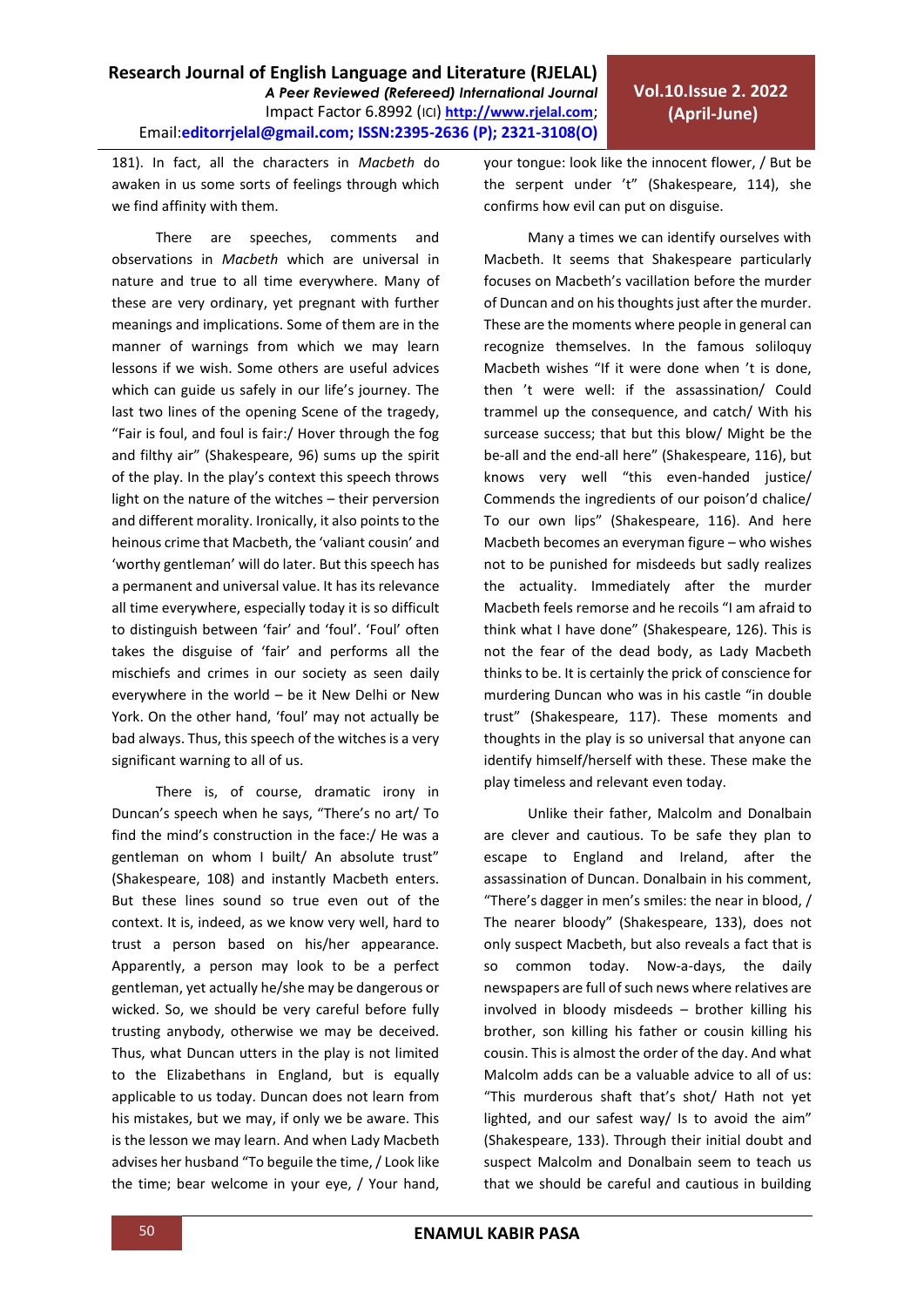**Research Journal of English Language and Literature (RJELAL)** *A Peer Reviewed (Refereed) International Journal* Impact Factor 6.8992 (ICI) **[http://www.rjelal.com](http://www.rjelal.com/)**; Email:**editorrjelal@gmail.com; ISSN:2395-2636 (P); 2321-3108(O)** 

our full trust on someone. King Duncan made the mistakes more than once and he had to pay the price finally through his murder. The choice is ours – whether we will follow Duncan or his sons.

After Duncan is murdered and his sons fly abroad, Macbeth and Lady Macbeth Become the new King and Queen as they ambitiously desired to be. Earlier they thought that kingship will make them happy and satisfied forever. But their feelings after gaining the kingship are totally opposite. Now, Lady Macbeth thinks, "Nought's had, all's spent, / Where our desire is got without content:/ 'T is safer to be that which we destroy/ Than by destruction dwell in doubtful joy" (Shakespeare, 142). Macbeth's feeling is almost the same, "better be with the dead, / Whom we, to gain our peace, have sent to peace/ Than on the torture of the mind to lie/ In restless ecstasy" (Shakespeare, 143). He even helplessly envies dead Duncan: "Duncan is in his grave;/ After life's fitful fever he sleeps well' (Shakespeare, 143). Hearing the news of Fleance's escape Macbeth reacts, "I had else been perfect/ Whole as the marble, founded as the rock, / As broad and general as the casing air" (Shakespeare, 148). This is his running after perfection, which he thinks, remains unfulfilled for very little again and again. These kinds of feelings and realizations are so familiar to all of us. We too feel, like Macbeth and Lady Macbeth that gaining something will make us fully satisfied and perfect. But, after grasping that we get disillusioned and realize the difference between desire and actuality. This hankering after happiness and satisfaction is so common in the present consumerist culture.

The situation in which Macbeth finds himself after he sees the ghost of Banquo in the Banquet Scene is very similar in which we often find ourselves. What happens here is beyond his expectation. He thought that Banquo and Fleance will be murdered as per his directions and he will get rid of his insecurity and live happily ever after. But things happen otherwise. He comes to know that Fleance escaped and the ghost of Banquo returns "With twenty mortal murders on their crowns, / And push us from our stools" (Shakespeare, 151). He is so helpless and frustrated to find this. He can well understand his position in the end of the Scene: "I am in blood/ Stepp'd in so far that, should I wade no more, / Returning were as tedious as go o'er" (Shakespeare, 154). And his realization, "We are yet but young in deed" (Shakespeare, 155), is so universal. Of course, these speeches are significant in the context of the play. But these are true everywhere. In fact, there is hardly a person who does not find himself, at any point of his life, in a similar problem or situation.

Even the domestic Scene between two minor characters, Lady Macduff and her little son, seems to give us some messages. The way Lady Macduff complains about her husband's flight to England, the way the child outwits her mother through questions are all so familiar. When she is informed about some approaching danger, Lady Macduff comments, "Whither should I fly? / I have done no harm. But I remember now/ I am in this earthly world; where to do harm/ Is often laudable, to do good sometime/ Accounted dangerous folly: Why then, alas, / Do I put up that womanly defence, / To say I have done no harm?" (Shakespeare, 170). This observation is so true and relevant now-a-days. Indeed, this is the picture of the present-day world where misdeeds or criminal activities are often praised and good deeds or honest practices are regarded as ridiculous and become the cause of danger. It is Shakespeare's brilliance that he paints the grim and corrupted picture of the-then society which is equally true today, even truer. And that truth he presents through the mouth of a minor character.

The long Act IV, Scene i, in which Malcolm tests the genuineness of Macduff, seems dull and forced to many. But we may learn great lessons from Malcolm here, who unlike his father, is cautious, suspicious and calculating, as has already been seen. He doubts Macduff as he may be Macbeth's spy: "something/ You may deserve of him through me, and wisdom/ To offer up a weak poor innocent lamb/ To appease an angry god" (Shakespeare, 172). In order to be fully satisfied, Malcolm subjects him to thorough test and gives a false and lurid picture of himself. He projects himself as full of all sorts of vices and a worse villain than Macbeth. He says, "I have none: the king-becoming graces, / As justice, verity, temperance, stableness / Bounty, perseverance, mercy, lowliness, / Devotion,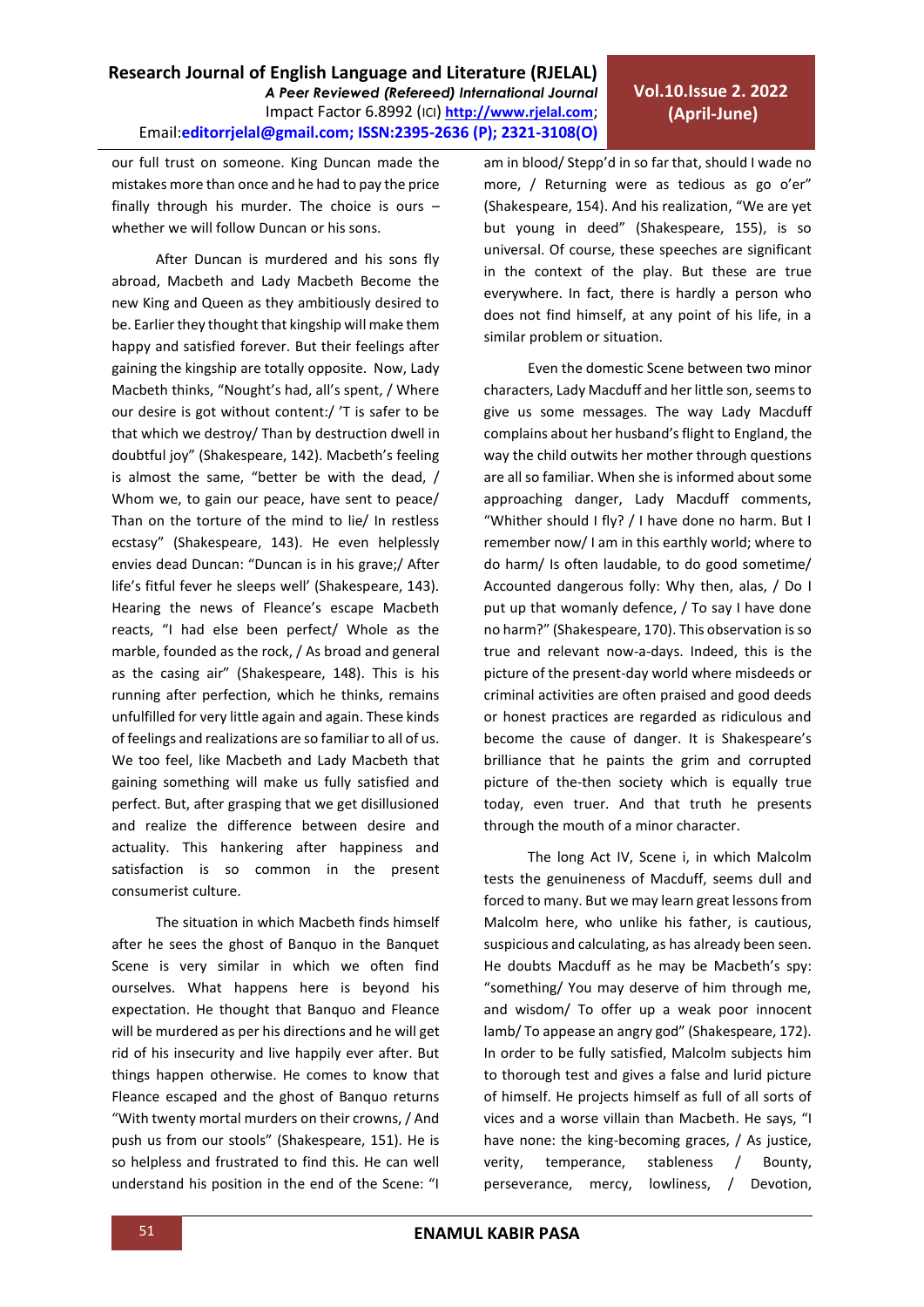**Research Journal of English Language and Literature (RJELAL)**

Email:**editorrjelal@gmail.com; ISSN:2395-2636 (P); 2321-3108(O)** 

*A Peer Reviewed (Refereed) International Journal* Impact Factor 6.8992 (ICI) **[http://www.rjelal.com](http://www.rjelal.com/)**;

The famous Sleep-walking Scene is an ironical commentary on Lady Macbeth. Unconsciously she confesses all the crimes here. Indeed, as the Doctor thinks, "unnatural deeds/ Do breed unnatural troubles…" (Shakespeare, 184). That may be looked upon as justice or retribution. She is disturbed, as she imagines, by the spot of blood in her hand and constantly rubs her hands. Later she is offended by the odour of blood: "Here's the smell of the blood still: all the perfumes of Arabia will not sweeten this little hand" (Shakespeare, 184). Of course, there is no blood in her hands, the spot is in her mind. That is why it cannot be removed easily. Such is the fearful effect of crime and guilt which haunts the criminal. It may serve as a warning to all that crime can lead to retribution and has devastating psychological effect on the mind.

patience, courage, fortitude, / I have no relish of them, but abound/ In the division of each several crime, / Acting it many ways…" (Shakespeare, 175). When Macduff becomes frustrated and shows his holy wrath, Malcolm gets rid of his suspicion and finally withdraws all his false allegations against

Towards the end of the play Macbeth sadly realizes his position now. Now he understands what a mess he has done. But already it is too late. He painfully observes at the fag-end of his life: "I have lived long enough: my way of life/ Is fall'n into the sear, the yellow leaf; / And that which should accompany old age, / As honour, love, obedience, troops of friends, / I must not look to have; but, in their stead, / Curses, not loud but deep, mouthhonour, breath, / Which the poor heart would fain deny, and dare not" (Shakespeare, 188). After his tyrannical rule and demonic activities, Macbeth now becomes an ordinary human being with ordinary realization and longing at life's end. We, like Macbeth, after living long enough, do expect honour, love, obedience and friends to accompany us in our old age. This is the sense of identification that we feel with Macbeth. But Macbeth knows very well that people curse him instead.

## **Vol.10.Issue 2. 2022 (April-June)**

When Macbeth senses the approaching danger, he becomes so desperate and helpless. This is so familiar to us. He shows his anger to the servant, to the Doctor and others. He is now almost fully seasoned with fear and horror. Nothing can further impress him. He has "forgot the taste of fear" (Shakespeare, 191). He does not start at horrible things as he has "supp'd full with horrors" (Shakespeare, 191). These are tragic enough to make us feel pity towards Macbeth. And Macbeth's last soliloquy is so deeply true and universal that it forces us to rethink our life philosophically. From birth to death, whole human life is encompassed here. Of course, this is the tragic vision of life and Macbeth thinks of life through the lens of his own experience. Nevertheless, there is truth in his vision of life, to which many of us can identify ourselves: "To-morrow, and to-morrow, and to-morrow, / Creeps in this petty pace from day to day/ To the last syllable of recorded time, / And all our yesterdays have lighted fools/ The way to dusty death. Out, out, brief candle! / Life's but a walking shadow, a poor player/ That struts and frets his hour upon the stage/ And then is heard no more: it is a tale/ Told by an idiot, full of sound and fury; / Signifying nothing" (Shakespeare, 191-92). This famous soliloquy has all the potentiality to exist independently of the play as a magnificent poem. The pessimistic view of life that is expressed here is, of course, not of Shakespeare, but of Macbeth at this particular moment. However, this view of life is very popular in contemporary thought and forms the basis of existentialism and absurdism. The relevance of this speech also becomes all the more significant when today we find our hopes to be constantly thwarted, our waiting for betterment ends in void and our noisy speech and violent words actually want in sense. Here lies the excellence of *Macbeth* as a tragedy and Shakespeare as a playwright.

From the textual analysis of *Macbeth*, it is clear that the tragedy contains so many universal elements which are timeless treasures. Anyone can relate to these anytime anywhere. The themes, issues, characters, situations, speeches etc. are equally relevant even today. In a word, *Macbeth* encapsulates Shakespeare's vision of life which can serve as a guide to our day-to-day life.